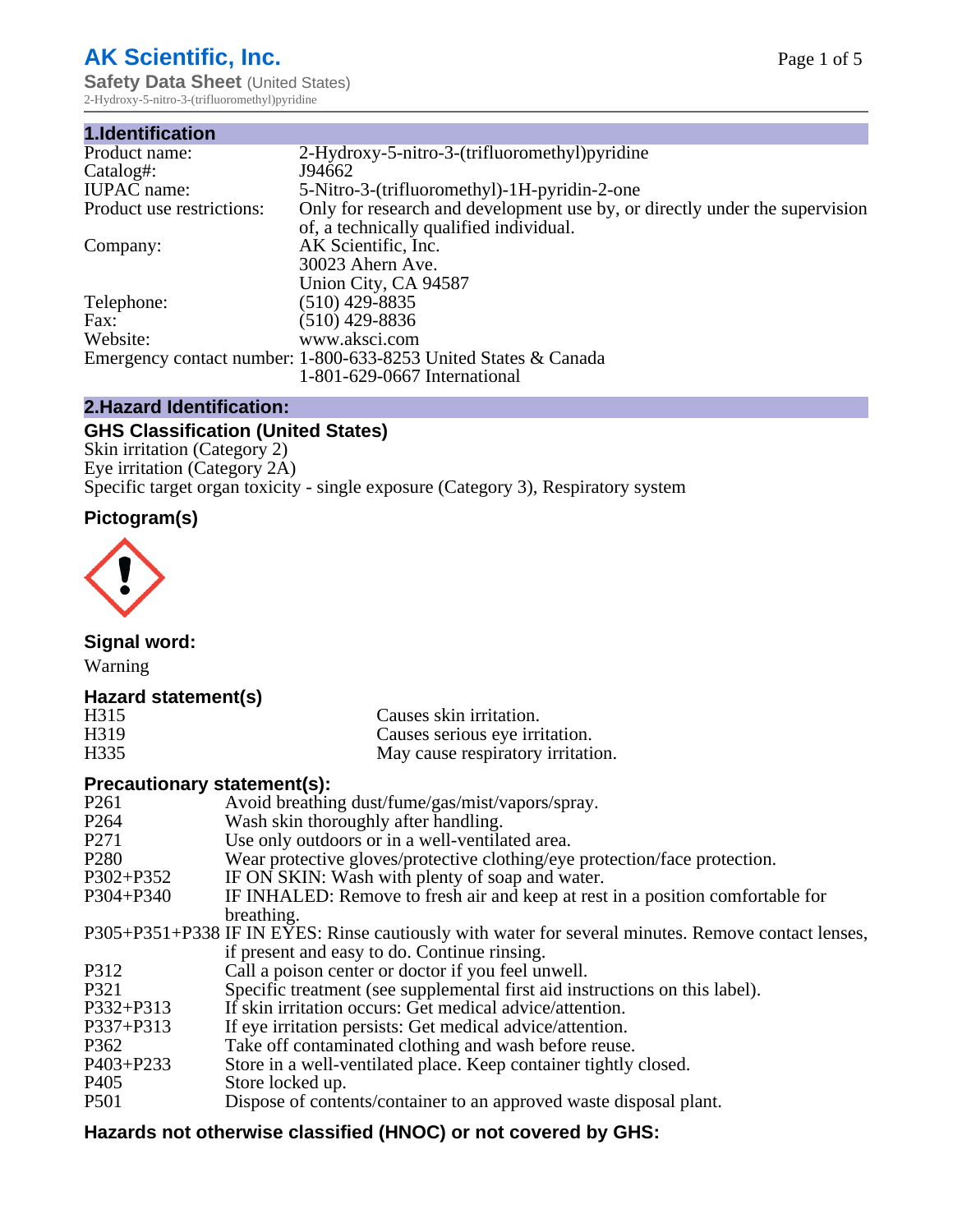#### None

#### **3.Composition/Information on Ingredients**

Purity:<br>EC:

Synonyms: Not available. CAS#: 99368-66-8<br>Purity: 95% 99368-66-8 Not available.

### **4. First Aid Measures**

**General Information:** Immediately remove any clothing contaminated by the product. Move out of dangerous area. Consult a physician and show this safety data sheet.

**Inhalation:** Move person to fresh air. If not breathing, give artificial respiration. If breathing is difficult, give oxygen. Obtain medical aid.

**Skin contact:** Immediately flush skin with running water for at least 15 minutes while removing contaminated clothing and shoes. Wash clothing before reuse. Obtain medical aid immediately. **Eye contact:** Immediately flush open eyes with running water for at least 15 minutes. Obtain medical aid immediately.

**Ingestion:** Do NOT induce vomiting without medical advice. Rinse mouth with water. Never administer anything by mouth to an unconscious person. Obtain medical aid immediately.

**Most important symptoms and effects, both acute and delayed:** No further information available. Please see sections 2 and 11.

**Indication of any immediate medical attention and special treatment needed:** No further information available.

#### **5. Fire Fighting Measures**

**Suitable extinguishing media:** Use water spray, dry chemical, carbon dioxide, or chemical foam. **Specific hazards arising from the chemical:** Carbon oxides, Hydrogen fluoride, Nitrogen oxides. **Advice for firefighters:** As in any fire, wear a NIOSH-approved or equivalent, pressure-demand, self-contained breathing apparatus and full protective gear. During a fire, irritating and highly toxic gases may be generated by thermal decomposition or combustion.

#### **6. Accidental Release Measures**

**Personal precautions, protective equipment and emergency procedures:** Wear protective equipment and keep unprotected personnel away. Ensure adequate ventilation. Remove all sources of ignition. Prevent further leak or spill if safe to do so. For personal protective equipment, please refer to section 8.

**Environmental precautions:** Do not let product enter drains, other waterways, or soil.

**Methods and materials for containment and cleaning up:** Prevent further leak or spill if safe to do so. Vacuum, sweep up, or absorb with inert material and place into a suitable disposal container. Consult local regulations for disposal. See section 13 for further disposal information.

#### **7. Handling and Storage**

**Precautions for safe handling:** Avoid contact with skin, eyes, and personal clothing. Wash hands thoroughly after handling. Avoid breathing fumes. Use only with adequate ventilation. Wear suitable protective clothing, gloves, and eye/face protection. Keep away from sources of ignition. Minimize dust generation and accumulation. Keep container tightly closed. Open and handle container with care. Do not eat, drink, or smoke while handling.

**Conditions for safe storage, including any incompatibilities:** Store in a tightly-closed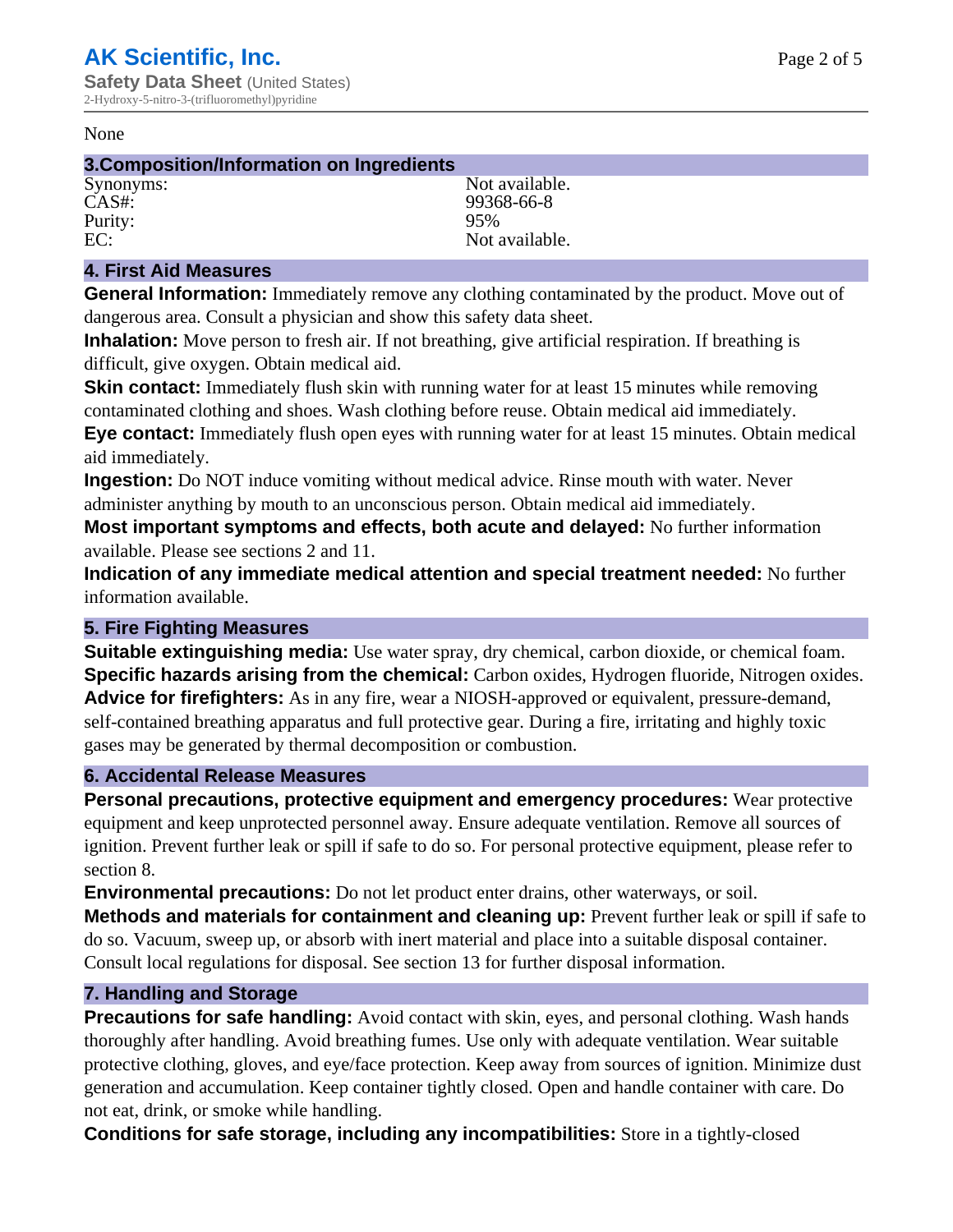container when not in use. Store in a cool, dry, well-ventilated area away from incompatible substances. Keep away from sources of ignition.

#### **8. Exposure Controls/Personal Protection**

#### **Exposure limits:**

| <b>OSHA PEL:</b>  | Not available. |
|-------------------|----------------|
| NIOSH REL:        | Not available. |
| <b>ACGIH TLV:</b> | Not available. |

**Appropriate engineering controls:** Avoid contact with skin, eyes, and clothing. Wash hands before breaks and immediately after handling the product. Facilities storing or utilizing this material should be equipped with an eyewash fountain. Use adequate general and local exhaust ventilation to keep airborne concentrations low.

#### **Personal protection**

| Eyes:        | Based on an evaluation of the eye or face hazards present, wear chemical splash-resistant<br>safety glasses or goggles with side protection. A face shield may be appropriate in some |
|--------------|---------------------------------------------------------------------------------------------------------------------------------------------------------------------------------------|
|              | workplaces. Use eyewear tested and approved under appropriate government standards<br>such as OSHA 29 CFR 1910.133 or EU EN166.                                                       |
| Hands:       | Wear gloves selected based on an evaluation of the possible hazards to hands and skin,                                                                                                |
|              | the duration of use, the physical conditions of the workplace, and the chemical resistance                                                                                            |
|              | and physical properties of the glove material.                                                                                                                                        |
|              | Skin and body: Protective clothing must be selected based on the hazards present in the workplace, the                                                                                |
|              | physical environment, the duration of exposure, and other factors. No fabric can provide                                                                                              |
|              | protection against all potential hazards; therefore it is important to select the appropriate                                                                                         |
|              | protective clothing for each specific hazard. At the minimum, wear a laboratory coat and                                                                                              |
|              | close-toed footwear.                                                                                                                                                                  |
| Respiratory: | Respirators are not a substitute for accepted engineering control measures such as<br>enclosure or confinement of the operation, general and local ventilation, and substitution      |
|              | of less toxic materials. When respiratory personal protective equipment is appropriate                                                                                                |
|              | based on an assessment of respiratory hazards in the workplace, use a NIOSH- or                                                                                                       |
|              | CEN-certified respirator.                                                                                                                                                             |

| 9. Physical and Chemical Properties |                       |
|-------------------------------------|-----------------------|
| <b>Physical State:</b>              | Light yellow powder   |
| Molecular Formula:                  | C6H3F3N2O3            |
| Molecular Weight:                   | 208.09                |
| Odor:                               | Not available.        |
| pH:                                 | Not available.        |
| <b>Boiling Point Range:</b>         | Not available.        |
| Freezing/Melting Point:             | $123 - 127$ °C        |
| <b>Flash Point:</b>                 | Not available.        |
| <b>Evaporation Rate:</b>            | Not available.        |
| Flammability(solid,gas):            | Please see section 2. |
| <b>Explosive limits:</b>            | Not available.        |
| Vapor Pressure:                     | Not available.        |
| Vapor Density:                      | Not available.        |
| Solubility:                         | Not available.        |
| <b>Relative Density:</b>            | Not available.        |
| Refractive Index:                   | Not available.        |
| Volatility:                         | Not available.        |
| <b>Auto-ignition Temperature:</b>   | Not available.        |
| <b>Decomposition Temperature:</b>   | Not available.        |
| <b>Partition Coefficient:</b>       | Not available.        |
|                                     |                       |

# **10. Stability and Reactivity**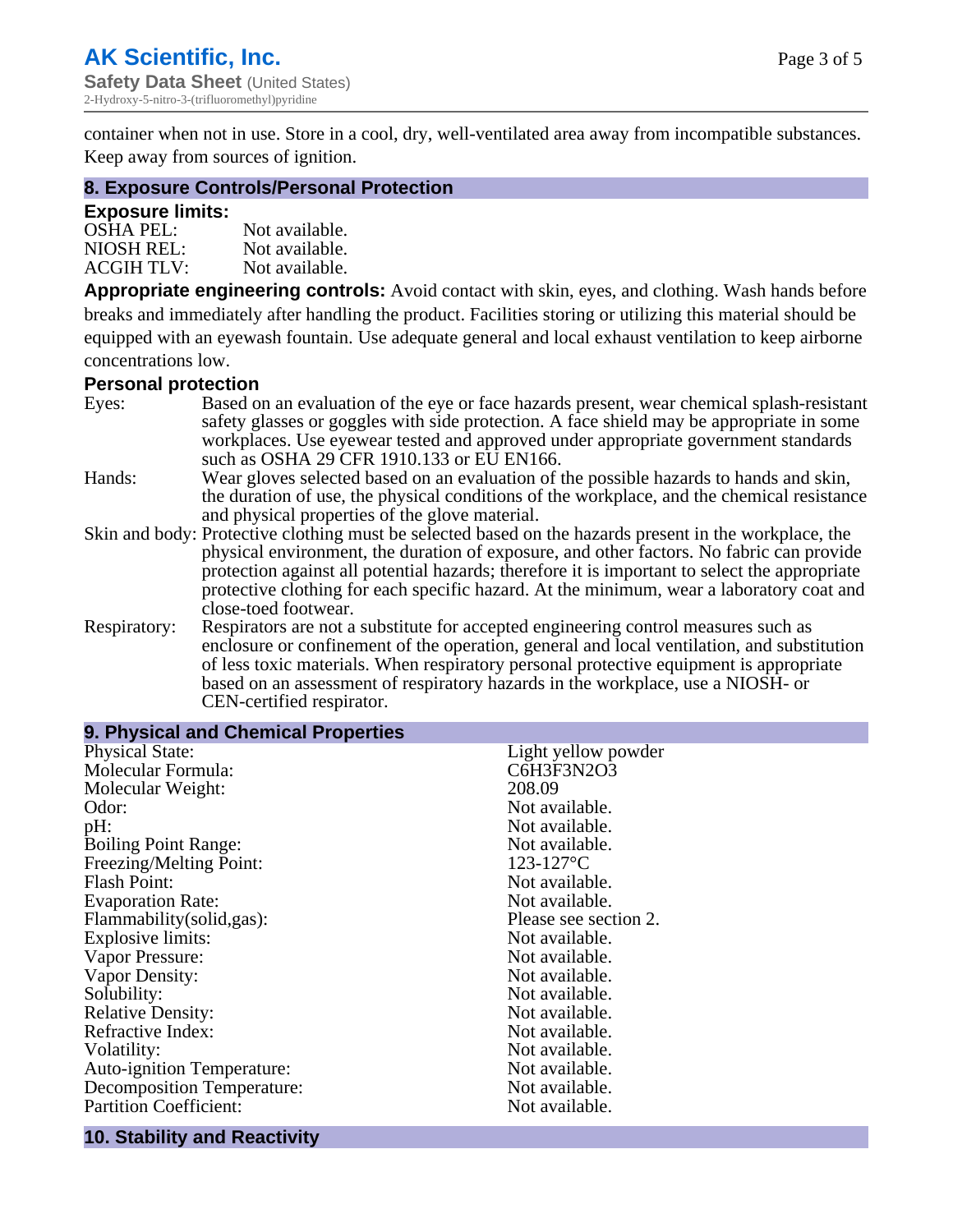| Reactivity:                         | Not available.                                       |
|-------------------------------------|------------------------------------------------------|
| Chemical stability:                 | Stable under recommended temperatures and pressures. |
| Possibility of hazardous reactions: | Not available.                                       |
| Conditions to avoid:                | Dust generation.                                     |
| Incompatible materials:             | Strong oxidizing agents.                             |
| Hazardous decomposition products:   | Carbon oxides, Hydrogen fluoride, Nitrogen oxides.   |

#### **11. Toxicological Information**

| RTECS#                                         | Not available.                                      |
|------------------------------------------------|-----------------------------------------------------|
| Acute toxicity:                                | Not available.                                      |
| Routes of exposure:                            | Inhalation, eye contact, skin contact, ingestion.   |
| Symptoms related to the physical, chemical and | Skin contact may result in inflammation             |
| toxicological characteristics:                 | characterized by itching, scaling, reddening,       |
|                                                | blistering, pain or dryness. Eye contact may result |
|                                                | in redness, pain or severe eye damage. Inhalation   |
|                                                | may cause irritation of the lungs and respiratory   |
|                                                | system. Overexposure may result in serious illness  |

or death.

#### **Carcinogenicity**

| IARC: | Not classified.                                                                                       |
|-------|-------------------------------------------------------------------------------------------------------|
| NTP:  | Not listed.                                                                                           |
| OSHA: | Not listed.                                                                                           |
|       | Acute toxic effects: Inflammation of the eye is characterized by redness, watering, and itching. Skin |
|       | inflammation is characterized by itching, scaling, reddening, or, occasionally,                       |
|       | blistering.                                                                                           |

| <b>12. Ecological Information</b> |                |  |
|-----------------------------------|----------------|--|
| Ecotoxicity:                      | Not available. |  |
| Persistence and degradability:    | Not available. |  |
| Bioaccumulative potential:        | Not available. |  |
| Mobility in soil:                 | Not available. |  |
| Other adverse effects:            | Not available. |  |
|                                   |                |  |

#### **13. Disposal Considerations**

Disposal of waste: Chemical waste generators must determine whether a discarded chemical is classified as hazardous waste. US EPA guidelines for the classification determination are listed in 40 CFR 261.3. Additionally, waste generators must consult state and local hazardous waste regulations to ensure complete and accurate classification. Observe all federal, state and local regulations when disposing of the substance.

Disposal of packaging: Do not reuse containers. Dispose of as unused product.

| <b>14. Transportation Information</b> |                         |  |
|---------------------------------------|-------------------------|--|
| <b>DOT (United States)</b>            |                         |  |
| UN number:                            | Not hazardous material. |  |
| Proper shipping name:                 | Not available.          |  |
| Transport hazard class:               | Not available.          |  |
| Packing group:                        | Not available.          |  |
| <b>IATA</b>                           |                         |  |
| <b>UN Number:</b>                     | Not dangerous good.     |  |
| Proper shipping name:                 | Not available.          |  |
| Transport hazard class:               | Not available.          |  |
| Packing group:                        | Not available.          |  |
|                                       |                         |  |